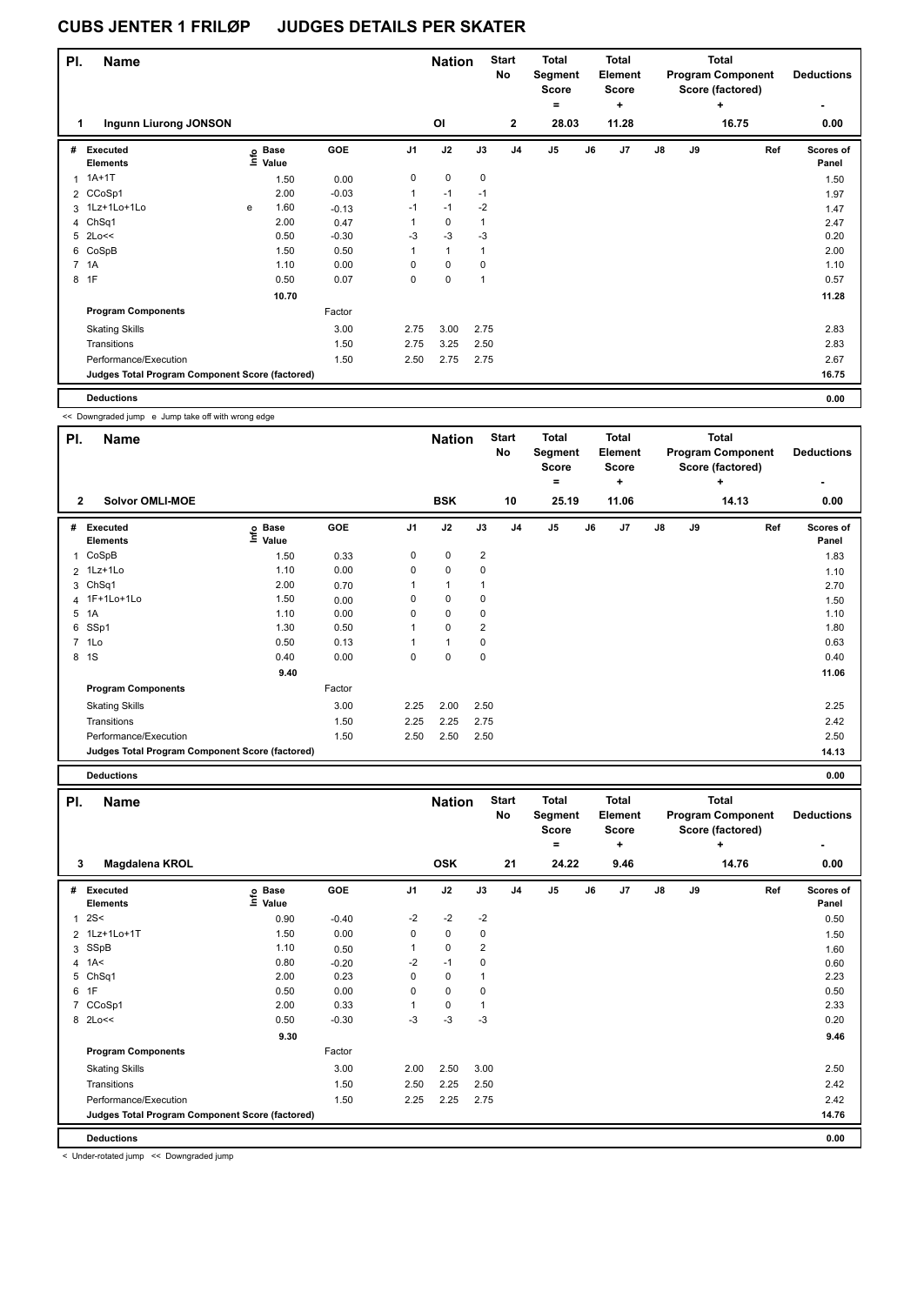| PI.            | <b>Name</b>                                     |                            |         |                | <b>Nation</b> |                | <b>Start</b><br>No | <b>Total</b><br><b>Segment</b><br><b>Score</b><br>۰   | <b>Total</b><br>Element<br><b>Score</b><br>٠           |    |    | <b>Total</b><br><b>Program Component</b><br>Score (factored)<br>٠   | <b>Deductions</b>  |
|----------------|-------------------------------------------------|----------------------------|---------|----------------|---------------|----------------|--------------------|-------------------------------------------------------|--------------------------------------------------------|----|----|---------------------------------------------------------------------|--------------------|
| 4              | <b>Tiril OMHOLT</b>                             |                            |         |                | <b>BKK</b>    |                | 15                 | 24.04                                                 | 10.67                                                  |    |    | 13.37                                                               | 0.00               |
|                |                                                 |                            |         |                |               |                |                    |                                                       |                                                        |    |    |                                                                     |                    |
| #              | Executed<br><b>Elements</b>                     | e Base<br>E Value<br>Value | GOE     | J <sub>1</sub> | J2            | J3             | J <sub>4</sub>     | J <sub>5</sub>                                        | J6<br>J7                                               | J8 | J9 | Ref                                                                 | Scores of<br>Panel |
| 1              | $1A+1T+1T$                                      | 1.90                       | 0.00    | $\pmb{0}$      | $\mathbf 0$   | $\pmb{0}$      |                    |                                                       |                                                        |    |    |                                                                     | 1.90               |
| $\overline{2}$ | 2S                                              | 1.30                       | $-0.60$ | -3             | $-3$          | -3             |                    |                                                       |                                                        |    |    |                                                                     | 0.70               |
| 3              | CoSp1                                           | 1.70                       | $-0.10$ | 0              | $-1$          | 0              |                    |                                                       |                                                        |    |    |                                                                     | 1.60               |
|                | 4 1A                                            | 1.10                       | 0.00    | 0              | $\mathbf 0$   | 0              |                    |                                                       |                                                        |    |    |                                                                     | 1.10               |
| 5              | 1Lo                                             | 0.50                       | 0.00    | 0              | 0             | 0              |                    |                                                       |                                                        |    |    |                                                                     | 0.50               |
| 6              | $1F+1Lo$                                        | 1.00                       | 0.00    | $\mathbf 0$    | $\mathbf 0$   | 0              |                    |                                                       |                                                        |    |    |                                                                     | 1.00               |
| 7              | Ch <sub>Sq1</sub>                               | 2.00                       | $-0.10$ | 1              | $-1$          | $-1$           |                    |                                                       |                                                        |    |    |                                                                     | 1.90               |
|                | 8 SSp1                                          | 1.30                       | 0.67    | $\overline{1}$ | $\mathbf{1}$  | $\overline{2}$ |                    |                                                       |                                                        |    |    |                                                                     | 1.97               |
|                |                                                 | 10.80                      |         |                |               |                |                    |                                                       |                                                        |    |    |                                                                     | 10.67              |
|                | <b>Program Components</b>                       |                            | Factor  |                |               |                |                    |                                                       |                                                        |    |    |                                                                     |                    |
|                | <b>Skating Skills</b>                           |                            | 3.00    | 2.25           | 2.25          | 2.50           |                    |                                                       |                                                        |    |    |                                                                     | 2.33               |
|                | Transitions                                     |                            | 1.50    | 2.00           | 1.75          | 2.50           |                    |                                                       |                                                        |    |    |                                                                     | 2.08               |
|                | Performance/Execution                           |                            | 1.50    | 2.25           | 1.75          | 2.50           |                    |                                                       |                                                        |    |    |                                                                     | 2.17               |
|                | Judges Total Program Component Score (factored) |                            |         |                |               |                |                    |                                                       |                                                        |    |    |                                                                     | 13.37              |
|                | <b>Deductions</b>                               |                            |         |                |               |                |                    |                                                       |                                                        |    |    |                                                                     | 0.00               |
| PI.            | <b>Name</b>                                     |                            |         |                | <b>Nation</b> |                | <b>Start</b><br>No | <b>Total</b><br><b>Segment</b><br><b>Score</b><br>$=$ | <b>Total</b><br>Element<br><b>Score</b><br>$\ddotmark$ |    |    | <b>Total</b><br><b>Program Component</b><br>Score (factored)<br>$+$ | <b>Deductions</b>  |

|   |                                                 |                              |         |                |            |             |                | =              |    | ÷    |               |    | ÷     |     |                    |
|---|-------------------------------------------------|------------------------------|---------|----------------|------------|-------------|----------------|----------------|----|------|---------------|----|-------|-----|--------------------|
| 5 | <b>Josefine BREIVIK</b>                         |                              |         |                | <b>AKK</b> |             | 14             | 23.61          |    | 9.49 |               |    | 14.12 |     | 0.00               |
| # | <b>Executed</b><br>Elements                     | <b>Base</b><br>lnfo<br>Value | GOE     | J <sub>1</sub> | J2         | J3          | J <sub>4</sub> | J <sub>5</sub> | J6 | J7   | $\mathsf{J}8$ | J9 |       | Ref | Scores of<br>Panel |
|   | $1$ 1F                                          | 0.50                         | 0.07    | 1              | 0          | $\mathbf 0$ |                |                |    |      |               |    |       |     | 0.57               |
|   | 2 1A                                            | 1.10                         | $-0.60$ | $-3$           | $-3$       | $-3$        |                |                |    |      |               |    |       |     | 0.50               |
|   | 3 1Lz+1T+1Lo                                    | 1.50                         | 0.00    | 0              | 0          | 0           |                |                |    |      |               |    |       |     | 1.50               |
|   | 4 ChSq1                                         | 2.00                         | 0.47    | 1              | 0          | 1           |                |                |    |      |               |    |       |     | 2.47               |
|   | 5 SSp1                                          | 1.30                         | 0.17    |                | 0          | 0           |                |                |    |      |               |    |       |     | 1.47               |
|   | 6 1F                                            | 0.50                         | 0.00    | $\Omega$       | 0          | 0           |                |                |    |      |               |    |       |     | 0.50               |
|   | 7 1Lo+1A+SEQ                                    | 1.28                         | $-0.20$ | $-1$           | $-1$       | $-1$        |                |                |    |      |               |    |       |     | 1.08               |
|   | 8 CCoSpB                                        | 1.70                         | $-0.30$ | $-1$           | $-1$       | $-1$        |                |                |    |      |               |    |       |     | 1.40               |
|   |                                                 | 9.88                         |         |                |            |             |                |                |    |      |               |    |       |     | 9.49               |
|   | <b>Program Components</b>                       |                              | Factor  |                |            |             |                |                |    |      |               |    |       |     |                    |
|   | <b>Skating Skills</b>                           |                              | 3.00    | 2.50           | 2.00       | 2.50        |                |                |    |      |               |    |       |     | 2.33               |
|   | Transitions                                     |                              | 1.50    | 2.75           | 1.75       | 2.75        |                |                |    |      |               |    |       |     | 2.42               |
|   | Performance/Execution                           |                              | 1.50    | 2.50           | 2.00       | 2.50        |                |                |    |      |               |    |       |     | 2.33               |
|   | Judges Total Program Component Score (factored) |                              |         |                |            |             |                |                |    |      |               |    |       |     | 14.12              |
|   | <b>Deductions</b>                               |                              |         |                |            |             |                |                |    |      |               |    |       |     | 0.00               |

| PI.            | Name                                            |                              |         |                          | <b>Nation</b>            |      | <b>Start</b><br>No | Total<br>Segment<br><b>Score</b> |    | <b>Total</b><br>Element<br>Score |               |    | <b>Total</b><br><b>Program Component</b><br>Score (factored) | <b>Deductions</b>         |
|----------------|-------------------------------------------------|------------------------------|---------|--------------------------|--------------------------|------|--------------------|----------------------------------|----|----------------------------------|---------------|----|--------------------------------------------------------------|---------------------------|
| 6              | <b>Astrid LILLE</b>                             |                              |         |                          | <b>AKK</b>               |      | 17                 | ۰<br>23.42                       |    | ٠<br>9.30                        |               |    | ٠<br>14.12                                                   | ۰<br>0.00                 |
| #              | Executed<br><b>Elements</b>                     | <b>Base</b><br>lnfo<br>Value | GOE     | J <sub>1</sub>           | J2                       | J3   | J4                 | J <sub>5</sub>                   | J6 | J7                               | $\mathsf{J}8$ | J9 | Ref                                                          | <b>Scores of</b><br>Panel |
| 1              | 1F+1Lo+1Lo                                      | 1.50                         | 0.00    | 0                        | 0                        | 0    |                    |                                  |    |                                  |               |    |                                                              | 1.50                      |
|                | 2 1A+1T                                         | 1.50                         | 0.00    | 0                        | $\mathbf 0$              | 0    |                    |                                  |    |                                  |               |    |                                                              | 1.50                      |
|                | 3 CSSp                                          | 0.00                         | 0.00    | $\overline{\phantom{a}}$ | $\overline{\phantom{a}}$ |      |                    |                                  |    |                                  |               |    |                                                              | 0.00                      |
| $\overline{4}$ | 1Lz                                             | 0.60                         | 0.00    | 0                        | 0                        | 0    |                    |                                  |    |                                  |               |    |                                                              | 0.60                      |
| 5              | 1A                                              | 1.10                         | $-0.07$ | 0                        | $-1$                     | 0    |                    |                                  |    |                                  |               |    |                                                              | 1.03                      |
| 6              | Ch <sub>Sq1</sub>                               | 2.00                         | 0.47    | 1                        | $\pmb{0}$                |      |                    |                                  |    |                                  |               |    |                                                              | 2.47                      |
|                | 7 1F                                            | 0.50                         | 0.00    | 0                        | $\mathbf 0$              | 0    |                    |                                  |    |                                  |               |    |                                                              | 0.50                      |
|                | 8 CCoSpB                                        | 1.70                         | 0.00    | 0                        | 0                        | 0    |                    |                                  |    |                                  |               |    |                                                              | 1.70                      |
|                |                                                 | 8.90                         |         |                          |                          |      |                    |                                  |    |                                  |               |    |                                                              | 9.30                      |
|                | <b>Program Components</b>                       |                              | Factor  |                          |                          |      |                    |                                  |    |                                  |               |    |                                                              |                           |
|                | <b>Skating Skills</b>                           |                              | 3.00    | 2.25                     | 1.75                     | 3.00 |                    |                                  |    |                                  |               |    |                                                              | 2.33                      |
|                | Transitions                                     |                              | 1.50    | 2.50                     | 1.75                     | 2.50 |                    |                                  |    |                                  |               |    |                                                              | 2.25                      |
|                | Performance/Execution                           |                              | 1.50    | 2.50                     | 2.25                     | 2.75 |                    |                                  |    |                                  |               |    |                                                              | 2.50                      |
|                | Judges Total Program Component Score (factored) |                              |         |                          |                          |      |                    |                                  |    |                                  |               |    |                                                              | 14.12                     |
|                | <b>Deductions</b>                               |                              |         |                          |                          |      |                    |                                  |    |                                  |               |    |                                                              | 0.00                      |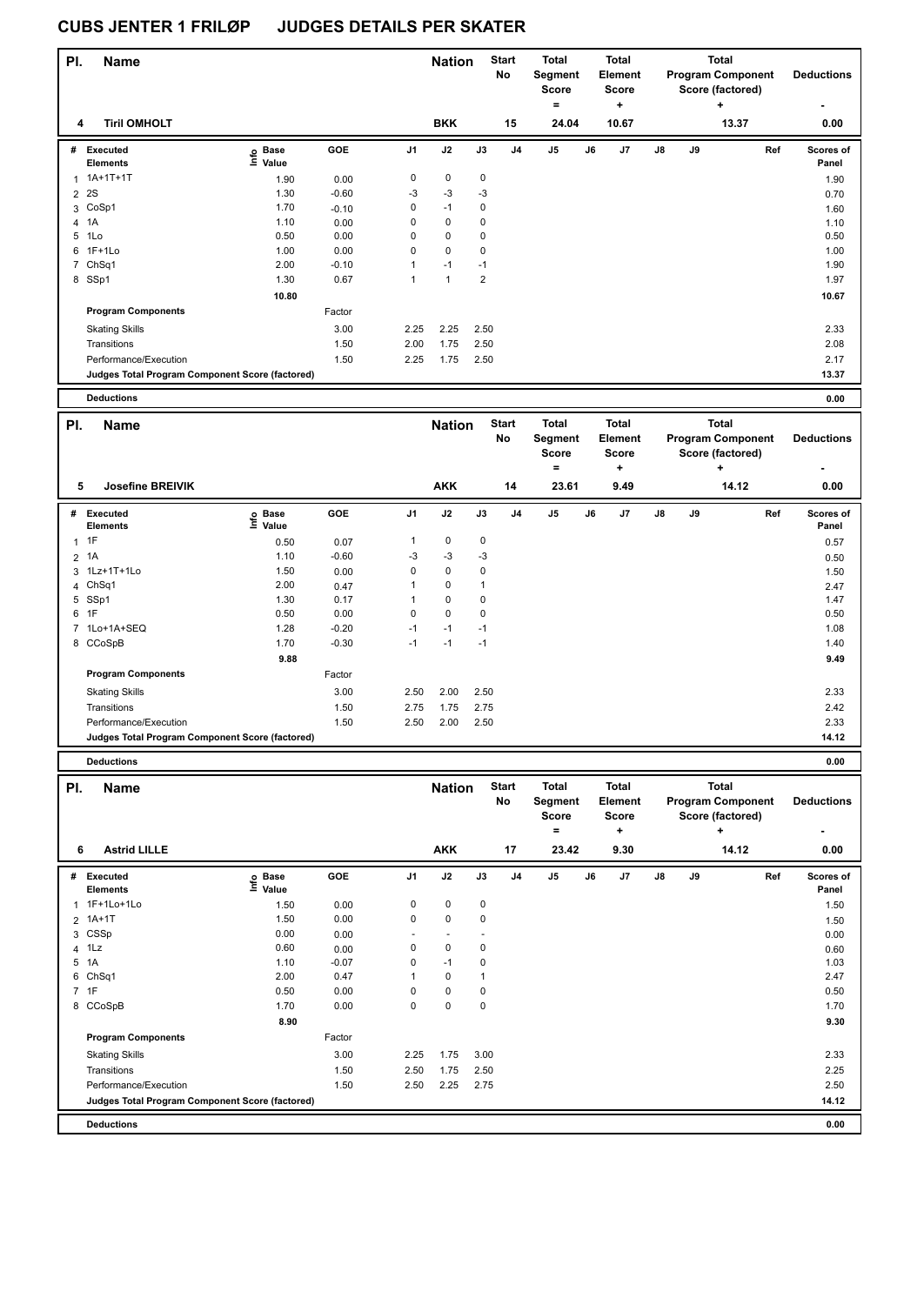**Program Components** 

| PI.            | <b>Name</b>                                     |                                  |            |                | <b>Nation</b> |              | <b>Start</b><br><b>No</b> | <b>Total</b><br><b>Segment</b><br><b>Score</b><br>$\equiv$ |    | <b>Total</b><br>Element<br>Score<br>$\ddot{}$ |               |    | <b>Total</b><br><b>Program Component</b><br>Score (factored)<br>۰. |     | <b>Deductions</b>  |
|----------------|-------------------------------------------------|----------------------------------|------------|----------------|---------------|--------------|---------------------------|------------------------------------------------------------|----|-----------------------------------------------|---------------|----|--------------------------------------------------------------------|-----|--------------------|
| 7              | <b>Amalie FINNESTAD</b>                         |                                  |            |                | <b>SKK</b>    |              | 19                        | 22.95                                                      |    | 9.70                                          |               |    | 13.25                                                              |     | 0.00               |
|                | # Executed<br><b>Elements</b>                   | <b>Base</b><br>e Base<br>⊑ Value | GOE        | J <sub>1</sub> | J2            | J3           | J <sub>4</sub>            | J <sub>5</sub>                                             | J6 | J7                                            | $\mathsf{J}8$ | J9 |                                                                    | Ref | Scores of<br>Panel |
| $\overline{1}$ | $1A+1T$                                         | 1.50                             | $-0.07$    | $-1$           | 0             | $\pmb{0}$    |                           |                                                            |    |                                               |               |    |                                                                    |     | 1.43               |
|                | 2 1F+1Lo+1Lo                                    | 1.50                             | 0.00       | 0              | $\mathbf 0$   | 0            |                           |                                                            |    |                                               |               |    |                                                                    |     | 1.50               |
|                | 3 CCoSpB                                        | 1.70                             | $-0.20$    | $-1$           | $-1$          | 0            |                           |                                                            |    |                                               |               |    |                                                                    |     | 1.50               |
| 4              | 1Lz                                             | 0.60                             | $-0.03$    | $-1$           | $\mathbf 0$   | 0            |                           |                                                            |    |                                               |               |    |                                                                    |     | 0.57               |
| 5              | 1A                                              | 1.10                             | $-0.13$    | $-1$           | $-1$          | 0            |                           |                                                            |    |                                               |               |    |                                                                    |     | 0.97               |
| 6              | ChSq1                                           | 2.00                             | 0.23       | $\Omega$       | $\mathbf 0$   | $\mathbf{1}$ |                           |                                                            |    |                                               |               |    |                                                                    |     | 2.23               |
|                | 7 1F                                            | 0.50                             | 0.00       | $\mathbf 0$    | $\mathbf 0$   | $\mathbf 0$  |                           |                                                            |    |                                               |               |    |                                                                    |     | 0.50               |
|                | 8 USp1                                          | 1.20                             | $-0.20$    | $-1$           | $-1$          | $\mathbf 0$  |                           |                                                            |    |                                               |               |    |                                                                    |     | 1.00               |
|                |                                                 | 10.10                            |            |                |               |              |                           |                                                            |    |                                               |               |    |                                                                    |     | 9.70               |
|                | <b>Program Components</b>                       |                                  | Factor     |                |               |              |                           |                                                            |    |                                               |               |    |                                                                    |     |                    |
|                | <b>Skating Skills</b>                           |                                  | 3.00       | 2.00           | 2.00          | 2.75         |                           |                                                            |    |                                               |               |    |                                                                    |     | 2.25               |
|                | Transitions                                     |                                  | 1.50       | 1.75           | 2.00          | 2.50         |                           |                                                            |    |                                               |               |    |                                                                    |     | 2.08               |
|                | Performance/Execution                           |                                  | 1.50       | 2.25           | 2.00          | 2.50         |                           |                                                            |    |                                               |               |    |                                                                    |     | 2.25               |
|                | Judges Total Program Component Score (factored) |                                  |            |                |               |              |                           |                                                            |    |                                               |               |    |                                                                    |     | 13.25              |
|                |                                                 |                                  |            |                |               |              |                           |                                                            |    |                                               |               |    |                                                                    |     |                    |
|                | <b>Deductions</b>                               |                                  |            |                |               |              |                           |                                                            |    |                                               |               |    |                                                                    |     | 0.00               |
| PI.            | Name                                            |                                  |            |                | <b>Nation</b> |              | <b>Start</b>              | <b>Total</b>                                               |    | <b>Total</b>                                  |               |    | <b>Total</b>                                                       |     |                    |
|                |                                                 |                                  |            |                |               |              | <b>No</b>                 | Segment                                                    |    | Element                                       |               |    | <b>Program Component</b>                                           |     | <b>Deductions</b>  |
|                |                                                 |                                  |            |                |               |              |                           | <b>Score</b>                                               |    | <b>Score</b>                                  |               |    | Score (factored)                                                   |     |                    |
|                |                                                 |                                  |            |                |               |              |                           | $\equiv$                                                   |    | $\ddot{}$                                     |               |    | ÷                                                                  |     |                    |
| 8              | Åshild LUNDBY                                   |                                  |            |                | <b>RKK</b>    |              | 11                        | 22.50                                                      |    | 8.73                                          |               |    | 13.77                                                              |     | 0.00               |
| #              | Executed<br><b>Elements</b>                     | o Base<br>Ξ<br>Value             | <b>GOE</b> | J1             | J2            | J3           | J <sub>4</sub>            | J <sub>5</sub>                                             | J6 | J7                                            | $\mathsf{J}8$ | J9 |                                                                    | Ref | Scores of<br>Panel |
| 1              | 1F+1Lo                                          | 1.00                             | 0.13       | $\mathbf{1}$   | $\mathbf{1}$  | $\mathbf 0$  |                           |                                                            |    |                                               |               |    |                                                                    |     | 1.13               |
|                | 2 1Lo+1T+1Lo                                    | 1.40                             | 0.07       | $\mathbf{1}$   | 0             | $\Omega$     |                           |                                                            |    |                                               |               |    |                                                                    |     | 1.47               |

 $3 \quad 1 \quad 1.10$   $0.00$  0 0 0 0 1.10 CCoSp 0.00 0.00 - - - 0.00 1F  $1$  0.50 0.13 1 1 0 1Lz  $1.5$  0.60  $0.60$  0.00  $0$  0 0  $0$  0 0  $0.60$  0.60  $0.60$  ChSq1 2.00 0.70 1 1 1 2.70 CSpB 1.10 0.00 0 0 0 1.10

Skating Skills 2.50 2.25 2.50 3.00 2.42

Transitions 1.92 1.92 1.92 1.75 1.75 1.75 2.25 Performance/Execution 1.50 2.25 2.25 2.75 2.42

**Judges Total Program Component Score (factored) 13.77**

Factor

 **7.70 8.73**

|     | <b>Deductions</b>                               |                   |            |                |               |                |                    |                                              |    |                                              |    |    |                                                                   |     | 0.00                      |
|-----|-------------------------------------------------|-------------------|------------|----------------|---------------|----------------|--------------------|----------------------------------------------|----|----------------------------------------------|----|----|-------------------------------------------------------------------|-----|---------------------------|
| PI. | <b>Name</b>                                     |                   |            |                | <b>Nation</b> |                | <b>Start</b><br>No | <b>Total</b><br>Segment<br><b>Score</b><br>٠ |    | <b>Total</b><br>Element<br><b>Score</b><br>٠ |    |    | <b>Total</b><br><b>Program Component</b><br>Score (factored)<br>÷ |     | <b>Deductions</b><br>۰    |
| 9   | <b>Helene Tao BREIVIK</b>                       |                   |            |                | <b>BKK</b>    |                | 18                 | 21.31                                        |    | 8.93                                         |    |    | 12.38                                                             |     | 0.00                      |
| #   | Executed<br><b>Elements</b>                     | e Base<br>⊆ Value | <b>GOE</b> | J <sub>1</sub> | J2            | J3             | J <sub>4</sub>     | J5                                           | J6 | J7                                           | J8 | J9 |                                                                   | Ref | <b>Scores of</b><br>Panel |
|     | 1 1F+1Lo+1T                                     | 1.40              | 0.00       | 0              | $\mathbf 0$   | $\mathbf 0$    |                    |                                              |    |                                              |    |    |                                                                   |     | 1.40                      |
|     | 2 ChSq1                                         | 2.00              | 0.23       | 1              | 0             | 0              |                    |                                              |    |                                              |    |    |                                                                   |     | 2.23                      |
|     | 3 1Lo                                           | 0.50              | 0.13       |                | $\mathbf{1}$  | 0              |                    |                                              |    |                                              |    |    |                                                                   |     | 0.63                      |
|     | 4 SSpB                                          | 1.10              | $-0.50$    | $-2$           | $-2$          | $-1$           |                    |                                              |    |                                              |    |    |                                                                   |     | 0.60                      |
|     | 5 1F                                            | 0.50              | 0.00       | 0              | 0             | 0              |                    |                                              |    |                                              |    |    |                                                                   |     | 0.50                      |
|     | $6$ 1S+1T                                       | 0.80              | 0.00       | 0              | $\mathbf 0$   | 0              |                    |                                              |    |                                              |    |    |                                                                   |     | 0.80                      |
|     | 7 1S                                            | 0.40              | 0.00       | 0              | 0             | 0              |                    |                                              |    |                                              |    |    |                                                                   |     | 0.40                      |
|     | 8 CoSp1                                         | 1.70              | 0.67       | 1              | 1             | $\overline{2}$ |                    |                                              |    |                                              |    |    |                                                                   |     | 2.37                      |
|     |                                                 | 8.40              |            |                |               |                |                    |                                              |    |                                              |    |    |                                                                   |     | 8.93                      |
|     | <b>Program Components</b>                       |                   | Factor     |                |               |                |                    |                                              |    |                                              |    |    |                                                                   |     |                           |
|     | <b>Skating Skills</b>                           |                   | 3.00       | 2.25           | 1.75          | 2.50           |                    |                                              |    |                                              |    |    |                                                                   |     | 2.17                      |
|     | Transitions                                     |                   | 1.50       | 2.00           | 2.00          | 2.25           |                    |                                              |    |                                              |    |    |                                                                   |     | 2.08                      |
|     | Performance/Execution                           |                   | 1.50       | 1.75           | 1.75          | 2.00           |                    |                                              |    |                                              |    |    |                                                                   |     | 1.83                      |
|     | Judges Total Program Component Score (factored) |                   |            |                |               |                |                    |                                              |    |                                              |    |    |                                                                   |     | 12.38                     |
|     | <b>Deductions</b>                               |                   |            |                |               |                |                    |                                              |    |                                              |    |    |                                                                   |     | 0.00                      |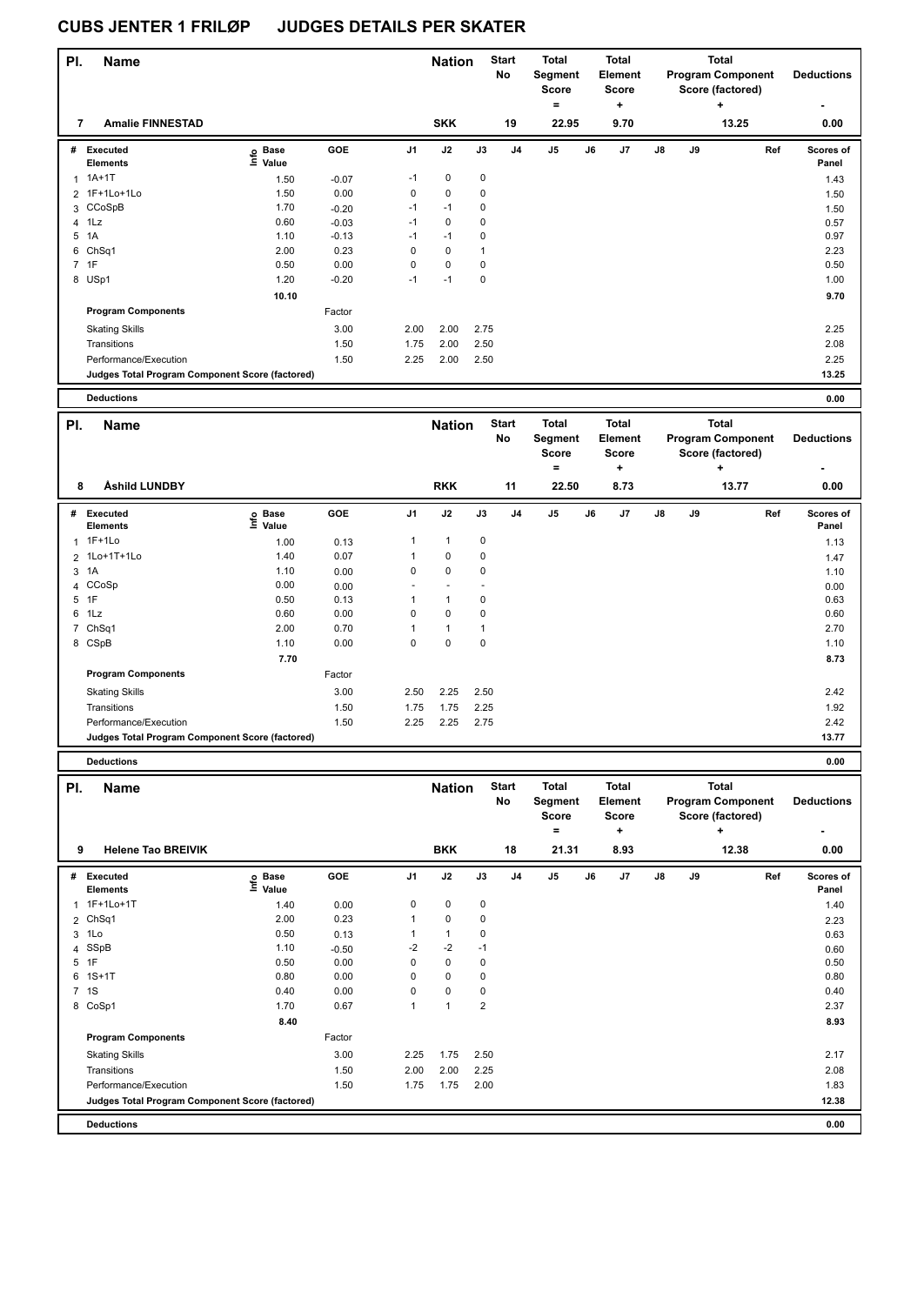| PI.            | <b>Name</b>                                     |                   |         |                | <b>Nation</b> |           | <b>Start</b><br>No | <b>Total</b><br>Segment<br><b>Score</b> |    | <b>Total</b><br>Element<br><b>Score</b> |               |    | <b>Total</b><br><b>Program Component</b><br>Score (factored) | <b>Deductions</b>         |
|----------------|-------------------------------------------------|-------------------|---------|----------------|---------------|-----------|--------------------|-----------------------------------------|----|-----------------------------------------|---------------|----|--------------------------------------------------------------|---------------------------|
| 10             | <b>Lotte SCHIBBYE</b>                           |                   |         |                | OI            |           | 9                  | $=$<br>20.55                            |    | ٠<br>8.17                               |               |    | ٠<br>12.38                                                   | 0.00                      |
| #              | Executed<br><b>Elements</b>                     | e Base<br>⊆ Value | GOE     | J <sub>1</sub> | J2            | J3        | J <sub>4</sub>     | J <sub>5</sub>                          | J6 | J7                                      | $\mathsf{J}8$ | J9 | Ref                                                          | <b>Scores of</b><br>Panel |
| 1              | 1F                                              | 0.50              | 0.13    | $\mathbf{1}$   | $\mathbf{1}$  | $\pmb{0}$ |                    |                                         |    |                                         |               |    |                                                              | 0.63                      |
|                | 2 SSpB                                          | 1.10              | $-0.20$ | $-1$           | $\mathbf 0$   | $-1$      |                    |                                         |    |                                         |               |    |                                                              | 0.90                      |
|                | 3 1Lo+1Lo                                       | 1.00              | 0.07    | $\mathbf{1}$   | $\mathbf 0$   | 0         |                    |                                         |    |                                         |               |    |                                                              | 1.07                      |
|                | 4 ChSq1                                         | 2.00              | $-0.33$ | $-1$           | $-1$          | 0         |                    |                                         |    |                                         |               |    |                                                              | 1.67                      |
|                | 5 1F+1Lo+1Lo                                    | 1.50              | 0.00    | 0              | 0             | 0         |                    |                                         |    |                                         |               |    |                                                              | 1.50                      |
| 6              | 1Lo                                             | 0.50              | 0.13    | $\mathbf{1}$   | $\mathbf{1}$  | 0         |                    |                                         |    |                                         |               |    |                                                              | 0.63                      |
| $\overline{7}$ | CSpB                                            | 1.10              | 0.07    | $-1$           | 0             | 1         |                    |                                         |    |                                         |               |    |                                                              | 1.17                      |
|                | 8 1Lz                                           | 0.60              | 0.00    | 0              | $\mathbf 0$   | 0         |                    |                                         |    |                                         |               |    |                                                              | 0.60                      |
|                |                                                 | 8.30              |         |                |               |           |                    |                                         |    |                                         |               |    |                                                              | 8.17                      |
|                | <b>Program Components</b>                       |                   | Factor  |                |               |           |                    |                                         |    |                                         |               |    |                                                              |                           |
|                | <b>Skating Skills</b>                           |                   | 3.00    | 2.00           | 2.25          | 2.25      |                    |                                         |    |                                         |               |    |                                                              | 2.17                      |
|                | Transitions                                     |                   | 1.50    | 2.00           | 2.25          | 2.00      |                    |                                         |    |                                         |               |    |                                                              | 2.08                      |
|                | Performance/Execution                           |                   | 1.50    | 1.75           | 1.50          | 2.25      |                    |                                         |    |                                         |               |    |                                                              | 1.83                      |
|                | Judges Total Program Component Score (factored) |                   |         |                |               |           |                    |                                         |    |                                         |               |    |                                                              | 12.38                     |
|                | <b>Deductions</b>                               |                   |         |                |               |           |                    |                                         |    |                                         |               |    |                                                              | 0.00                      |

| PI. | <b>Name</b>                                     |                              |         |      | <b>Nation</b> |      | <b>Start</b><br>No | <b>Total</b><br>Segment<br>Score<br>۰ |    | <b>Total</b><br>Element<br><b>Score</b><br>÷ |               |    | <b>Total</b><br><b>Program Component</b><br>Score (factored)<br>÷ | <b>Deductions</b>  |
|-----|-------------------------------------------------|------------------------------|---------|------|---------------|------|--------------------|---------------------------------------|----|----------------------------------------------|---------------|----|-------------------------------------------------------------------|--------------------|
| 11  | <b>Frida Marie SAGBERG</b>                      |                              |         |      | <b>BKK</b>    |      | 23                 | 19.80                                 |    | 8.16                                         |               |    | 11.64                                                             | 0.00               |
| #   | Executed<br><b>Elements</b>                     | <b>Base</b><br>info<br>Value | GOE     | J1   | J2            | J3   | J <sub>4</sub>     | J <sub>5</sub>                        | J6 | J7                                           | $\mathsf{J}8$ | J9 | Ref                                                               | Scores of<br>Panel |
|     | $1 \quad 1S$                                    | 0.40                         | 0.00    | 0    | $\pmb{0}$     | 0    |                    |                                       |    |                                              |               |    |                                                                   | 0.40               |
|     | 2 1Lo+1Lo                                       | 1.00                         | 0.00    | 0    | $\mathbf 0$   | 0    |                    |                                       |    |                                              |               |    |                                                                   | 1.00               |
|     | 3 1F                                            | 0.50                         | 0.00    | 0    | 0             | 0    |                    |                                       |    |                                              |               |    |                                                                   | 0.50               |
|     | 4 CUSpB                                         | 1.50                         | $-0.50$ | -3   | $-2$          | 0    |                    |                                       |    |                                              |               |    |                                                                   | 1.00               |
|     | 5 1F+1Lo+1T                                     | 1.40                         | $-0.07$ | $-1$ | $-1$          | 0    |                    |                                       |    |                                              |               |    |                                                                   | 1.33               |
|     | 6 ChSq1                                         | 2.00                         | 0.23    | 0    | 0             |      |                    |                                       |    |                                              |               |    |                                                                   | 2.23               |
|     | $7$ 1 Lz                                        | 0.60                         | 0.00    | 0    | 0             | 0    |                    |                                       |    |                                              |               |    |                                                                   | 0.60               |
|     | 8 SSpB                                          | 1.10                         | 0.00    | 0    | $\mathbf 0$   | 0    |                    |                                       |    |                                              |               |    |                                                                   | 1.10               |
|     |                                                 | 8.50                         |         |      |               |      |                    |                                       |    |                                              |               |    |                                                                   | 8.16               |
|     | <b>Program Components</b>                       |                              | Factor  |      |               |      |                    |                                       |    |                                              |               |    |                                                                   |                    |
|     | <b>Skating Skills</b>                           |                              | 3.00    | 2.00 | 1.50          | 2.25 |                    |                                       |    |                                              |               |    |                                                                   | 1.92               |
|     | Transitions                                     |                              | 1.50    | 2.25 | 1.75          | 2.00 |                    |                                       |    |                                              |               |    |                                                                   | 2.00               |
|     | Performance/Execution                           |                              | 1.50    | 1.75 | 1.50          | 2.50 |                    |                                       |    |                                              |               |    |                                                                   | 1.92               |
|     | Judges Total Program Component Score (factored) |                              |         |      |               |      |                    |                                       |    |                                              |               |    |                                                                   | 11.64              |
|     | <b>Deductions</b>                               |                              |         |      |               |      |                    |                                       |    |                                              |               |    |                                                                   | 0.00               |

| PI.            | <b>Name</b>                                     |   |                   |         |                | <b>Nation</b> |             | <b>Start</b><br><b>No</b> | Total<br>Segment<br><b>Score</b><br>۰ |    | <b>Total</b><br>Element<br>Score<br>٠ |               |    | <b>Total</b><br><b>Program Component</b><br>Score (factored)<br>٠ | <b>Deductions</b><br>٠    |
|----------------|-------------------------------------------------|---|-------------------|---------|----------------|---------------|-------------|---------------------------|---------------------------------------|----|---------------------------------------|---------------|----|-------------------------------------------------------------------|---------------------------|
| 12             | <b>Helene FISHER</b>                            |   |                   |         |                | <b>BSK</b>    |             | 24                        | 19.24                                 |    | 7.97                                  |               |    | 11.27                                                             | 0.00                      |
| #              | Executed<br><b>Elements</b>                     |   | e Base<br>⊆ Value | GOE     | J <sub>1</sub> | J2            | J3          | J <sub>4</sub>            | J <sub>5</sub>                        | J6 | J <sub>7</sub>                        | $\mathsf{J}8$ | J9 | Ref                                                               | <b>Scores of</b><br>Panel |
| $\mathbf{1}$   | 1A                                              |   | 1.10              | $-0.20$ | $-1$           | $-1$          | $-1$        |                           |                                       |    |                                       |               |    |                                                                   | 0.90                      |
| $\overline{2}$ | 1Lz                                             | e | 0.60              | $-0.13$ | $-1$           | $-1$          | $-2$        |                           |                                       |    |                                       |               |    |                                                                   | 0.47                      |
|                | 3 CoSpB                                         |   | 1.50              | 0.07    | $-1$           | $\mathbf{1}$  | $\mathbf 0$ |                           |                                       |    |                                       |               |    |                                                                   | 1.57                      |
|                | 4 1 S                                           |   | 0.40              | 0.00    | 0              | $\mathbf 0$   | $\mathbf 0$ |                           |                                       |    |                                       |               |    |                                                                   | 0.40                      |
|                | 5 CCoSpB                                        |   | 1.70              | $-0.50$ | $-2$           | $-2$          | $-1$        |                           |                                       |    |                                       |               |    |                                                                   | 1.20                      |
|                | 6 ChSq1                                         |   | 2.00              | 0.00    | 0              | $\mathbf 0$   | $\mathbf 0$ |                           |                                       |    |                                       |               |    |                                                                   | 2.00                      |
|                | 7 1F+1Lo                                        |   | 1.00              | $-0.07$ | 0              | $-2$          | $\mathbf 0$ |                           |                                       |    |                                       |               |    |                                                                   | 0.93                      |
| 8              | 1Lo                                             |   | 0.50              | 0.00    | 0              | $\mathbf 0$   | $\mathbf 0$ |                           |                                       |    |                                       |               |    |                                                                   | 0.50                      |
|                |                                                 |   | 8.80              |         |                |               |             |                           |                                       |    |                                       |               |    |                                                                   | 7.97                      |
|                | <b>Program Components</b>                       |   |                   | Factor  |                |               |             |                           |                                       |    |                                       |               |    |                                                                   |                           |
|                | <b>Skating Skills</b>                           |   |                   | 3.00    | 1.75           | 1.75          | 2.25        |                           |                                       |    |                                       |               |    |                                                                   | 1.92                      |
|                | Transitions                                     |   |                   | 1.50    | 1.25           | 1.50          | 2.25        |                           |                                       |    |                                       |               |    |                                                                   | 1.67                      |
|                | Performance/Execution                           |   |                   | 1.50    | 1.75           | 2.25          | 2.00        |                           |                                       |    |                                       |               |    |                                                                   | 2.00                      |
|                | Judges Total Program Component Score (factored) |   |                   |         |                |               |             |                           |                                       |    |                                       |               |    |                                                                   | 11.27                     |
|                | <b>Deductions</b>                               |   |                   |         |                |               |             |                           |                                       |    |                                       |               |    |                                                                   | 0.00                      |

e Jump take off with wrong edge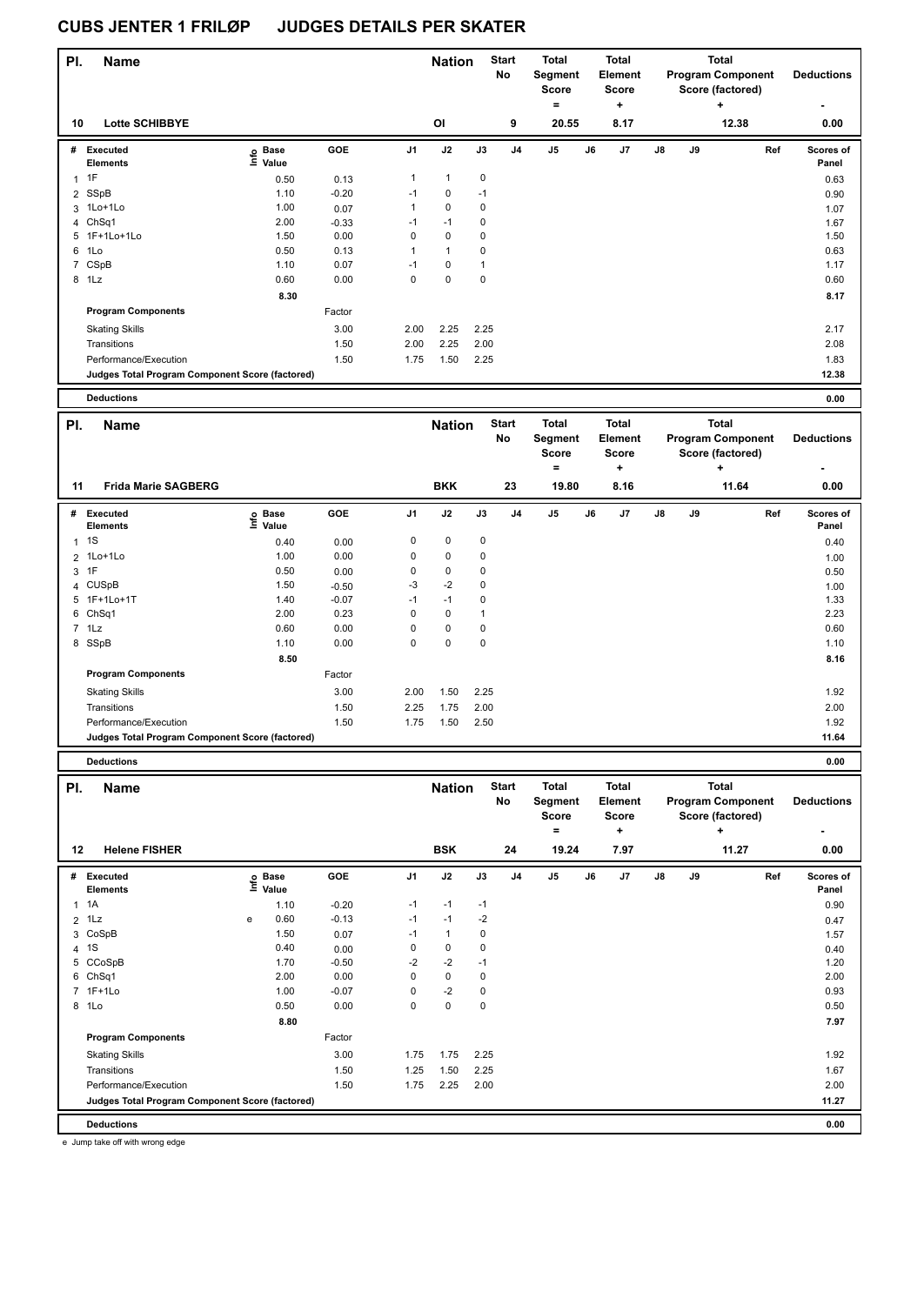| PI.          | <b>Name</b>                                     |                   |         |                | <b>Nation</b> |             | <b>Start</b><br>No | <b>Total</b><br>Segment<br><b>Score</b> |    | <b>Total</b><br>Element<br><b>Score</b> |               |    | <b>Total</b><br><b>Program Component</b><br>Score (factored) | <b>Deductions</b>  |
|--------------|-------------------------------------------------|-------------------|---------|----------------|---------------|-------------|--------------------|-----------------------------------------|----|-----------------------------------------|---------------|----|--------------------------------------------------------------|--------------------|
|              |                                                 |                   |         |                |               |             |                    | $\equiv$                                |    | ٠                                       |               |    | ÷                                                            | $\blacksquare$     |
| 13           | <b>Idunn STEINKOPF</b>                          |                   |         |                | <b>SSK</b>    |             | 1                  | 18.60                                   |    | 6.84                                    |               |    | 11.76                                                        | 0.00               |
| #            | Executed<br><b>Elements</b>                     | e Base<br>⊆ Value | GOE     | J <sub>1</sub> | J2            | J3          | J4                 | J <sub>5</sub>                          | J6 | J7                                      | $\mathsf{J}8$ | J9 | Ref                                                          | Scores of<br>Panel |
| $\mathbf{1}$ | 1Lz                                             | 0.60              | 0.00    | 0              | $\mathbf 0$   | 0           |                    |                                         |    |                                         |               |    |                                                              | 0.60               |
|              | 2 1F                                            | 0.50              | 0.00    | 0              | $\mathbf 0$   | 0           |                    |                                         |    |                                         |               |    |                                                              | 0.50               |
| 3            | SSpB                                            | 1.10              | 0.17    | 1              | $\mathbf 0$   | 0           |                    |                                         |    |                                         |               |    |                                                              | 1.27               |
|              | 4 ChSq1                                         | 2.00              | 0.00    | 0              | $\mathbf 0$   | 0           |                    |                                         |    |                                         |               |    |                                                              | 2.00               |
| 5            | 1S                                              | 0.40              | 0.00    | 0              | $\mathbf 0$   | $\mathbf 0$ |                    |                                         |    |                                         |               |    |                                                              | 0.40               |
| 6            | 1Lo+1Lo                                         | 1.00              | 0.00    | 0              | $\mathbf 0$   | $\mathbf 0$ |                    |                                         |    |                                         |               |    |                                                              | 1.00               |
| 7            | USpB                                            | 1.00              | $-0.30$ | $-1$           | $-1$          | $-1$        |                    |                                         |    |                                         |               |    |                                                              | 0.70               |
|              | 8 1F+T+T                                        | 0.50              | $-0.13$ | $-2$           | $-2$          | 0           |                    |                                         |    |                                         |               |    |                                                              | 0.37               |
|              |                                                 | 7.10              |         |                |               |             |                    |                                         |    |                                         |               |    |                                                              | 6.84               |
|              | <b>Program Components</b>                       |                   | Factor  |                |               |             |                    |                                         |    |                                         |               |    |                                                              |                    |
|              | <b>Skating Skills</b>                           |                   | 3.00    | 1.75           | 2.00          | 2.00        |                    |                                         |    |                                         |               |    |                                                              | 1.92               |
|              | Transitions                                     |                   | 1.50    | 2.25           | 1.75          | 2.25        |                    |                                         |    |                                         |               |    |                                                              | 2.08               |
|              | Performance/Execution                           |                   | 1.50    | 2.00           | 1.75          | 2.00        |                    |                                         |    |                                         |               |    |                                                              | 1.92               |
|              | Judges Total Program Component Score (factored) |                   |         |                |               |             |                    |                                         |    |                                         |               |    |                                                              | 11.76              |
|              |                                                 |                   |         |                |               |             |                    |                                         |    |                                         |               |    |                                                              |                    |

| <b>Deductions</b><br>. |  | 0.00<br>. |
|------------------------|--|-----------|
|------------------------|--|-----------|

| PI. | <b>Name</b>                                     |                                     |            |                | <b>Nation</b> |             | <b>Start</b><br>No | <b>Total</b><br>Segment<br><b>Score</b> |    | <b>Total</b><br>Element<br><b>Score</b> |               |    | <b>Total</b><br><b>Program Component</b><br>Score (factored) | <b>Deductions</b>  |
|-----|-------------------------------------------------|-------------------------------------|------------|----------------|---------------|-------------|--------------------|-----------------------------------------|----|-----------------------------------------|---------------|----|--------------------------------------------------------------|--------------------|
|     |                                                 |                                     |            |                |               |             |                    | ۰                                       |    | ٠                                       |               |    | ÷                                                            | ۰                  |
| 14  | <b>Sofie ANDERSEN</b>                           |                                     |            |                | <b>RKK</b>    |             | 3                  | 18.25                                   |    | 7.86                                    |               |    | 10.39                                                        | 0.00               |
| #   | Executed<br><b>Elements</b>                     | $\epsilon$ Base<br>$\epsilon$ Value | <b>GOE</b> | J <sub>1</sub> | J2            | J3          | J <sub>4</sub>     | J <sub>5</sub>                          | J6 | J7                                      | $\mathsf{J}8$ | J9 | Ref                                                          | Scores of<br>Panel |
|     | $1$ 1 Lo                                        | 0.50                                | 0.13       | 1              | 1             | 0           |                    |                                         |    |                                         |               |    |                                                              | 0.63               |
|     | $2$ 2S <<                                       | 0.40                                | $-0.30$    | -3             | $-3$          | $-3$        |                    |                                         |    |                                         |               |    |                                                              | 0.10               |
|     | 3 1F+1Lo+1Lo                                    | 1.50                                | 0.00       | 0              | 0             | $\mathbf 0$ |                    |                                         |    |                                         |               |    |                                                              | 1.50               |
|     | 4 SSpB                                          | 1.10                                | 0.33       | 1              | 1             | 0           |                    |                                         |    |                                         |               |    |                                                              | 1.43               |
|     | 5 1A+1T                                         | 1.50                                | $-0.20$    | $-1$           | $-1$          | $-1$        |                    |                                         |    |                                         |               |    |                                                              | 1.30               |
| 6   | ChSq1                                           | 2.00                                | 0.00       | $\Omega$       | 0             | $\mathbf 0$ |                    |                                         |    |                                         |               |    |                                                              | 2.00               |
|     | 7 1A                                            | 1.10                                | $-0.20$    | $-1$           | $-1$          | $-1$        |                    |                                         |    |                                         |               |    |                                                              | 0.90               |
|     | 8 CCoSp                                         | 0.00                                | 0.00       | ٠              |               |             |                    |                                         |    |                                         |               |    |                                                              | 0.00               |
|     |                                                 | 8.10                                |            |                |               |             |                    |                                         |    |                                         |               |    |                                                              | 7.86               |
|     | <b>Program Components</b>                       |                                     | Factor     |                |               |             |                    |                                         |    |                                         |               |    |                                                              |                    |
|     | <b>Skating Skills</b>                           |                                     | 3.00       | 2.00           | 1.75          | 1.50        |                    |                                         |    |                                         |               |    |                                                              | 1.75               |
|     | Transitions                                     |                                     | 1.50       | 1.75           | 2.25          | 1.25        |                    |                                         |    |                                         |               |    |                                                              | 1.75               |
|     | Performance/Execution                           |                                     | 1.50       | 1.75           | 2.25          | 1.00        |                    |                                         |    |                                         |               |    |                                                              | 1.67               |
|     | Judges Total Program Component Score (factored) |                                     |            |                |               |             |                    |                                         |    |                                         |               |    |                                                              | 10.39              |
|     | <b>Deductions</b>                               |                                     |            |                |               |             |                    |                                         |    |                                         |               |    |                                                              | 0.00               |

<< Downgraded jump

| PI.            | <b>Name</b>                                     |                            |         |                | <b>Nation</b> |                | <b>Start</b><br>No | <b>Total</b><br>Segment<br><b>Score</b><br>$=$ |    | <b>Total</b><br>Element<br><b>Score</b><br>÷ |    |    | Total<br><b>Program Component</b><br>Score (factored)<br>÷ | <b>Deductions</b>  |
|----------------|-------------------------------------------------|----------------------------|---------|----------------|---------------|----------------|--------------------|------------------------------------------------|----|----------------------------------------------|----|----|------------------------------------------------------------|--------------------|
| 15             | <b>Ylva Gran JONASSEN</b>                       |                            |         |                | TT            |                | 4                  | 17.64                                          |    | 9.77                                         |    |    | 8.87                                                       | 1.00               |
| #              | Executed<br><b>Elements</b>                     | e Base<br>E Value<br>Value | GOE     | J <sub>1</sub> | J2            | J3             | J <sub>4</sub>     | J <sub>5</sub>                                 | J6 | J7                                           | J8 | J9 | Ref                                                        | Scores of<br>Panel |
| $\mathbf{1}$   | 1A                                              | 1.10                       | $-0.13$ | $-1$           | $-1$          | 0              |                    |                                                |    |                                              |    |    |                                                            | 0.97               |
| $\overline{2}$ | 2S                                              | 1.30                       | $-0.60$ | $-3$           | $-3$          | $-3$           |                    |                                                |    |                                              |    |    |                                                            | 0.70               |
|                | 3 1Lz+1Lo+1T                                    | 1.50                       | $-0.03$ | 0              | $-1$          | $\mathbf 0$    |                    |                                                |    |                                              |    |    |                                                            | 1.47               |
|                | 4 CCoSpB                                        | 1.70                       | 0.00    | 0              | 0             | 0              |                    |                                                |    |                                              |    |    |                                                            | 1.70               |
| 5              | ChSq1                                           | 2.00                       | $-0.67$ | $-2$           | $-1$          | $-1$           |                    |                                                |    |                                              |    |    |                                                            | 1.33               |
| 6              | 1Lo                                             | 0.50                       | 0.13    |                | $\mathbf{1}$  | $\mathbf 0$    |                    |                                                |    |                                              |    |    |                                                            | 0.63               |
|                | 7 SSp1                                          | 1.30                       | 0.67    |                | 1             | $\overline{2}$ |                    |                                                |    |                                              |    |    |                                                            | 1.97               |
|                | 8 1F+1Lo                                        | 1.00                       | 0.00    | 0              | 0             | $\mathbf 0$    |                    |                                                |    |                                              |    |    |                                                            | 1.00               |
|                |                                                 | 10.40                      |         |                |               |                |                    |                                                |    |                                              |    |    |                                                            | 9.77               |
|                | <b>Program Components</b>                       |                            | Factor  |                |               |                |                    |                                                |    |                                              |    |    |                                                            |                    |
|                | <b>Skating Skills</b>                           |                            | 3.00    | 1.50           | 1.50          | 1.50           |                    |                                                |    |                                              |    |    |                                                            | 1.50               |
|                | Transitions                                     |                            | 1.50    | 1.50           | 1.75          | 1.50           |                    |                                                |    |                                              |    |    |                                                            | 1.58               |
|                | Performance/Execution                           |                            | 1.50    | 1.25           | 1.50          | 1.25           |                    |                                                |    |                                              |    |    |                                                            | 1.33               |
|                | Judges Total Program Component Score (factored) |                            |         |                |               |                |                    |                                                |    |                                              |    |    |                                                            | 8.87               |
|                | <b>Deductions</b>                               | Time violation:            | $-1.00$ |                |               |                |                    |                                                |    |                                              |    |    |                                                            | $-1.00$            |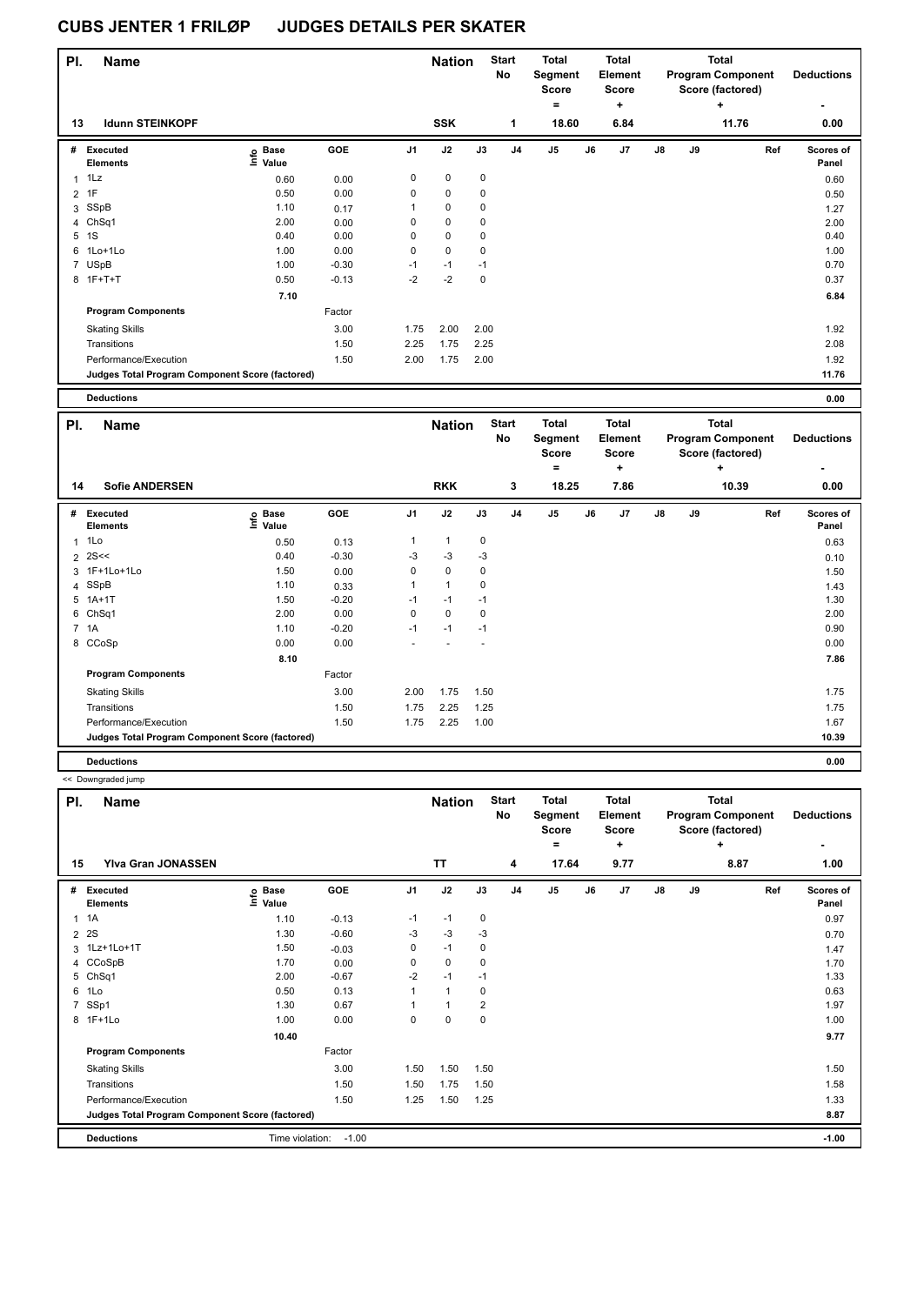| PI.            | <b>Name</b>                                     |                   |         |                | <b>Nation</b>  |              | <b>Start</b><br>No | <b>Total</b><br>Segment<br><b>Score</b> |    | <b>Total</b><br>Element<br><b>Score</b> |               |    | <b>Total</b><br><b>Program Component</b><br>Score (factored) | <b>Deductions</b>         |
|----------------|-------------------------------------------------|-------------------|---------|----------------|----------------|--------------|--------------------|-----------------------------------------|----|-----------------------------------------|---------------|----|--------------------------------------------------------------|---------------------------|
| 16             | <b>Tiril FREDRIKSBERG ROALD</b>                 |                   |         |                | <b>OI</b>      |              | 25                 | $\equiv$<br>17.46                       |    | ٠<br>6.21                               |               |    | ٠<br>11.25                                                   | $\blacksquare$<br>0.00    |
| #              | <b>Executed</b><br><b>Elements</b>              | e Base<br>⊆ Value | GOE     | J <sub>1</sub> | J2             | J3           | J <sub>4</sub>     | J <sub>5</sub>                          | J6 | J7                                      | $\mathsf{J}8$ | J9 | Ref                                                          | <b>Scores of</b><br>Panel |
| $\mathbf{1}$   | CSp                                             | 0.00              | 0.00    |                |                |              |                    |                                         |    |                                         |               |    |                                                              | 0.00                      |
| $\overline{2}$ | 1Lo                                             | 0.50              | 0.00    | 0              | $\mathbf 0$    | 0            |                    |                                         |    |                                         |               |    |                                                              | 0.50                      |
| 3              | Ch <sub>Sq1</sub>                               | 2.00              | 0.30    | $\mathbf{1}$   | $-1$           | $\mathbf{1}$ |                    |                                         |    |                                         |               |    |                                                              | 2.30                      |
|                | 4 1Lo+1Lo                                       | 1.00              | $-0.03$ | 0              | $-1$           | 0            |                    |                                         |    |                                         |               |    |                                                              | 0.97                      |
| 5              | SSp                                             | 0.00              | 0.00    | ٠              | $\blacksquare$ | ٠            |                    |                                         |    |                                         |               |    |                                                              | 0.00                      |
|                | 6 1F+1Lo+1Lo                                    | 1.50              | $-0.03$ | $\mathbf 0$    | $-1$           | 0            |                    |                                         |    |                                         |               |    |                                                              | 1.47                      |
|                | 7 1Lz                                           | 0.60              | $-0.13$ | $-1$           | $-1$           | $-2$         |                    |                                         |    |                                         |               |    |                                                              | 0.47                      |
|                | 8 1F                                            | 0.50              | 0.00    | 0              | $\mathbf 0$    | 0            |                    |                                         |    |                                         |               |    |                                                              | 0.50                      |
|                |                                                 | 6.10              |         |                |                |              |                    |                                         |    |                                         |               |    |                                                              | 6.21                      |
|                | <b>Program Components</b>                       |                   | Factor  |                |                |              |                    |                                         |    |                                         |               |    |                                                              |                           |
|                | <b>Skating Skills</b>                           |                   | 3.00    | 1.50           | 1.50           | 2.50         |                    |                                         |    |                                         |               |    |                                                              | 1.83                      |
|                | Transitions                                     |                   | 1.50    | 2.00           | 1.25           | 2.50         |                    |                                         |    |                                         |               |    |                                                              | 1.92                      |
|                | Performance/Execution                           |                   | 1.50    | 2.00           | 1.50           | 2.25         |                    |                                         |    |                                         |               |    |                                                              | 1.92                      |
|                | Judges Total Program Component Score (factored) |                   |         |                |                |              |                    |                                         |    |                                         |               |    |                                                              | 11.25                     |
|                | <b>Deductions</b>                               |                   |         |                |                |              |                    |                                         |    |                                         |               |    |                                                              | 0.00                      |

| PI. | <b>Name</b>                                     |                                |         |                | <b>Nation</b> |      | <b>Start</b><br>No | <b>Total</b><br>Segment<br><b>Score</b> |    | <b>Total</b><br>Element<br><b>Score</b> |               |    | <b>Total</b><br><b>Program Component</b><br>Score (factored) | <b>Deductions</b>  |
|-----|-------------------------------------------------|--------------------------------|---------|----------------|---------------|------|--------------------|-----------------------------------------|----|-----------------------------------------|---------------|----|--------------------------------------------------------------|--------------------|
| 17  | <b>Jessica SITTAMPALLAM</b>                     |                                |         |                | <b>TT</b>     |      | 5                  | $\equiv$<br>16.09                       |    | ÷<br>7.47                               |               |    | ÷<br>9.62                                                    | 1.00               |
| #   | <b>Executed</b><br><b>Elements</b>              | $\sum_{i=1}^{6}$ Base<br>Value | GOE     | J <sub>1</sub> | J2            | J3   | J <sub>4</sub>     | J <sub>5</sub>                          | J6 | J7                                      | $\mathsf{J}8$ | J9 | Ref                                                          | Scores of<br>Panel |
|     | $1$ 1A<<                                        | 0.00                           | 0.00    |                |               |      |                    |                                         |    |                                         |               |    |                                                              | 0.00               |
|     | 2 1F+1Lo+T                                      | 1.00                           | $-0.13$ | $-2$           | $-1$          | $-1$ |                    |                                         |    |                                         |               |    |                                                              | 0.87               |
|     | 3 SSpB                                          | 1.10                           | 0.17    | 0              | $\mathbf 0$   | 1    |                    |                                         |    |                                         |               |    |                                                              | 1.27               |
|     | 4 ChSq1                                         | 2.00                           | 0.23    | 0              | $\mathbf 0$   | 1    |                    |                                         |    |                                         |               |    |                                                              | 2.23               |
|     | 5 1Lo                                           | 0.50                           | 0.00    | 0              | $\mathbf 0$   | 0    |                    |                                         |    |                                         |               |    |                                                              | 0.50               |
|     | 6 CoSpB                                         | 1.50                           | $-0.30$ | $-1$           | $-1$          | $-1$ |                    |                                         |    |                                         |               |    |                                                              | 1.20               |
|     | 7 1Lo+1Lo                                       | 1.00                           | $-0.10$ | $-1$           | $-1$          | $-1$ |                    |                                         |    |                                         |               |    |                                                              | 0.90               |
|     | 8 1F                                            | 0.50                           | 0.00    | 0              | $\mathbf 0$   | 0    |                    |                                         |    |                                         |               |    |                                                              | 0.50               |
|     |                                                 | 7.60                           |         |                |               |      |                    |                                         |    |                                         |               |    |                                                              | 7.47               |
|     | <b>Program Components</b>                       |                                | Factor  |                |               |      |                    |                                         |    |                                         |               |    |                                                              |                    |
|     | <b>Skating Skills</b>                           |                                | 3.00    | 1.75           | 1.25          | 1.50 |                    |                                         |    |                                         |               |    |                                                              | 1.50               |
|     | Transitions                                     |                                | 1.50    | 2.00           | 1.25          | 1.50 |                    |                                         |    |                                         |               |    |                                                              | 1.58               |
|     | Performance/Execution                           |                                | 1.50    | 1.75           | 1.50          | 2.25 |                    |                                         |    |                                         |               |    |                                                              | 1.83               |
|     | Judges Total Program Component Score (factored) |                                |         |                |               |      |                    |                                         |    |                                         |               |    |                                                              | 9.62               |
|     | <b>Deductions</b>                               | Time violation:                | $-1.00$ |                |               |      |                    |                                         |    |                                         |               |    |                                                              | $-1.00$            |

<< Downgraded jump

| PI.            | Name                                            |                   |         |          | <b>Nation</b> |      | <b>Start</b><br>No | <b>Total</b><br>Segment<br><b>Score</b><br>$=$ |    | <b>Total</b><br><b>Element</b><br><b>Score</b><br>÷ |               |    | <b>Total</b><br><b>Program Component</b><br>Score (factored)<br>÷ | <b>Deductions</b><br>۰ |
|----------------|-------------------------------------------------|-------------------|---------|----------|---------------|------|--------------------|------------------------------------------------|----|-----------------------------------------------------|---------------|----|-------------------------------------------------------------------|------------------------|
| 18             | <b>Thanh Tam NGUYEN</b>                         |                   |         |          | <b>TIN</b>    |      | 22                 | 14.56                                          |    | 6.17                                                |               |    | 8.39                                                              | 0.00                   |
| #              | Executed<br><b>Elements</b>                     | e Base<br>⊆ Value | GOE     | J1       | J2            | J3   | J <sub>4</sub>     | J <sub>5</sub>                                 | J6 | J7                                                  | $\mathsf{J}8$ | J9 | Ref                                                               | Scores of<br>Panel     |
| 1              | 1Lz                                             | 0.60              | $-0.03$ | $-1$     | 0             | 0    |                    |                                                |    |                                                     |               |    |                                                                   | 0.57                   |
|                | $2$ Lo+T                                        | 0.00              | 0.00    |          |               |      |                    |                                                |    |                                                     |               |    |                                                                   | 0.00                   |
| 3              | ChSq1                                           | 2.00              | 0.23    | 0        | 0             |      |                    |                                                |    |                                                     |               |    |                                                                   | 2.23                   |
| $\overline{4}$ | 1F                                              | 0.50              | $-0.10$ | $-1$     | $-1$          | $-1$ |                    |                                                |    |                                                     |               |    |                                                                   | 0.40                   |
| 5              | SSpB                                            | 1.10              | 0.00    | $\Omega$ | 0             | 0    |                    |                                                |    |                                                     |               |    |                                                                   | 1.10                   |
|                | 6 CUSpB                                         | 1.50              | $-0.50$ | $-1$     | $-2$          | $-2$ |                    |                                                |    |                                                     |               |    |                                                                   | 1.00                   |
|                | 7 1F+1T                                         | 0.90              | $-0.03$ | 0        | 0             | $-1$ |                    |                                                |    |                                                     |               |    |                                                                   | 0.87                   |
|                |                                                 | 6.60              |         |          |               |      |                    |                                                |    |                                                     |               |    |                                                                   | 6.17                   |
|                | <b>Program Components</b>                       |                   | Factor  |          |               |      |                    |                                                |    |                                                     |               |    |                                                                   |                        |
|                | <b>Skating Skills</b>                           |                   | 3.00    | 1.00     | 1.00          | 2.25 |                    |                                                |    |                                                     |               |    |                                                                   | 1.42                   |
|                | Transitions                                     |                   | 1.50    | 1.00     | 1.00          | 1.50 |                    |                                                |    |                                                     |               |    |                                                                   | 1.17                   |
|                | Performance/Execution                           |                   | 1.50    | 1.25     | 1.50          | 2.00 |                    |                                                |    |                                                     |               |    |                                                                   | 1.58                   |
|                | Judges Total Program Component Score (factored) |                   |         |          |               |      |                    |                                                |    |                                                     |               |    |                                                                   | 8.39                   |
|                | <b>Deductions</b>                               |                   |         |          |               |      |                    |                                                |    |                                                     |               |    |                                                                   | 0.00                   |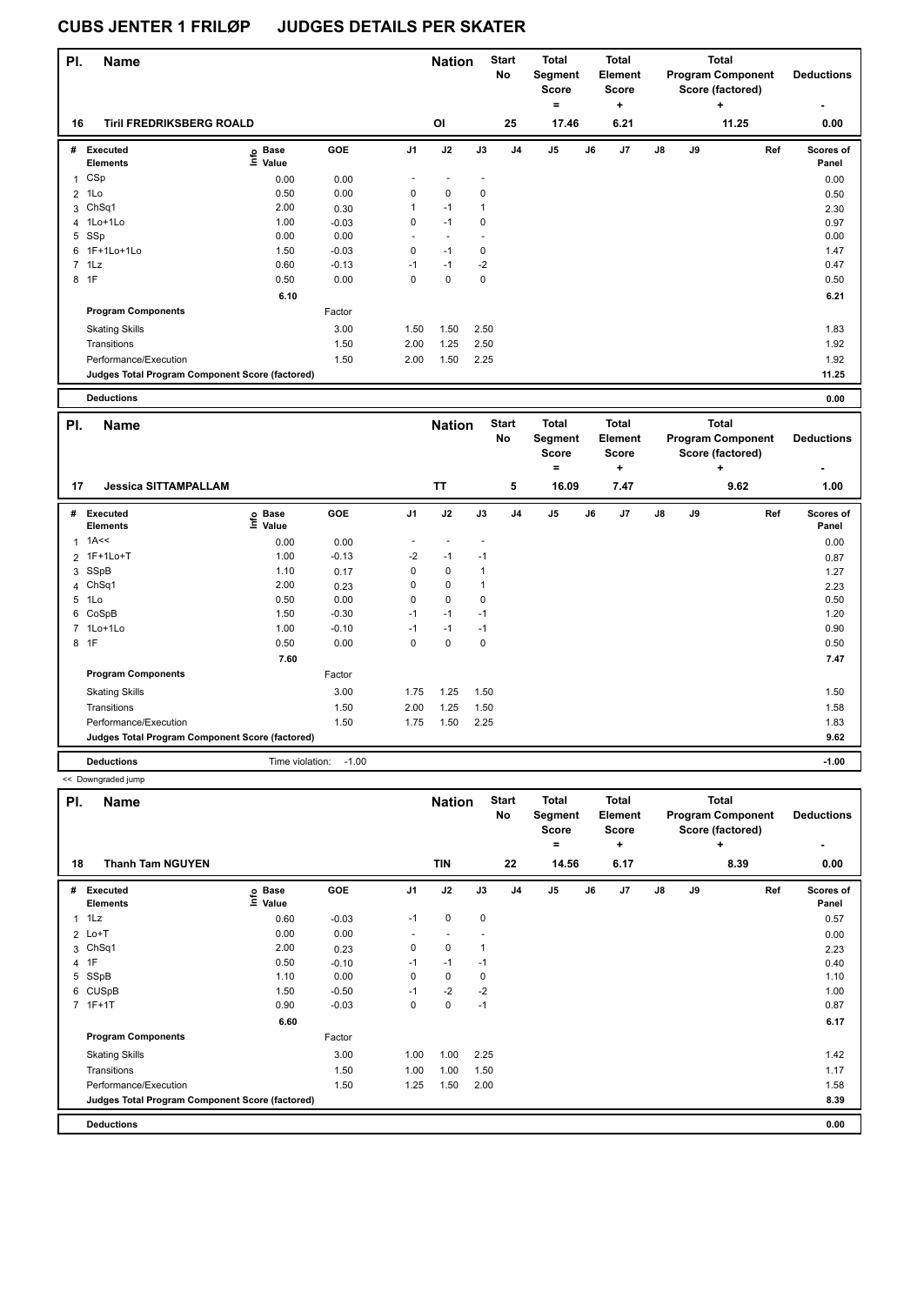| PI.            | <b>Name</b>                                     |                              |         |                | <b>Nation</b>  |                | <b>Start</b><br><b>No</b> | <b>Total</b><br>Segment<br><b>Score</b><br>$\equiv$ |    | <b>Total</b><br>Element<br><b>Score</b><br>$\ddot{}$ |               |    | <b>Total</b><br><b>Program Component</b><br>Score (factored)<br>+ |     | <b>Deductions</b>         |
|----------------|-------------------------------------------------|------------------------------|---------|----------------|----------------|----------------|---------------------------|-----------------------------------------------------|----|------------------------------------------------------|---------------|----|-------------------------------------------------------------------|-----|---------------------------|
| 19             | <b>Iselin Marianne BRANSTAD NYGARD</b>          |                              |         |                | <b>TT</b>      |                | 16                        | 14.27                                               |    | 5.39                                                 |               |    | 8.88                                                              |     | 0.00                      |
| #              | <b>Executed</b><br><b>Elements</b>              | e Base<br>⊆ Value            | GOE     | J <sub>1</sub> | J2             | J3             | J <sub>4</sub>            | J <sub>5</sub>                                      | J6 | J7                                                   | $\mathsf{J}8$ | J9 |                                                                   | Ref | <b>Scores of</b><br>Panel |
|                | 1 1S+1Lo+T                                      | 0.90                         | $-0.17$ | $-2$           | $-2$           | $-1$           |                           |                                                     |    |                                                      |               |    |                                                                   |     | 0.73                      |
| $\overline{2}$ | 1Lo+1Lo                                         | 1.00                         | $-0.17$ | $-2$           | $-2$           | $-1$           |                           |                                                     |    |                                                      |               |    |                                                                   |     | 0.83                      |
| 3              | SSp                                             | 0.00                         | 0.00    |                | $\overline{a}$ | $\overline{a}$ |                           |                                                     |    |                                                      |               |    |                                                                   |     | 0.00                      |
|                | 4 1F                                            | 0.50                         | 0.00    | $\mathbf 0$    | $\mathbf 0$    | $\pmb{0}$      |                           |                                                     |    |                                                      |               |    |                                                                   |     | 0.50                      |
|                | 5 ChSq1                                         | 2.00                         | $-0.17$ | $-1$           | $\mathbf 0$    | $\pmb{0}$      |                           |                                                     |    |                                                      |               |    |                                                                   |     | 1.83                      |
| 6              | 1Lo                                             | 0.50                         | 0.00    | $\Omega$       | $\mathbf 0$    | $\mathbf 0$    |                           |                                                     |    |                                                      |               |    |                                                                   |     | 0.50                      |
|                | 7 CSpB                                          | 1.10                         | $-0.50$ | $-2$           | $-1$           | $-2$           |                           |                                                     |    |                                                      |               |    |                                                                   |     | 0.60                      |
|                | 8 1S                                            | 0.40                         | 0.00    | $\Omega$       | $\Omega$       | $\Omega$       |                           |                                                     |    |                                                      |               |    |                                                                   |     | 0.40                      |
|                |                                                 | 6.40                         |         |                |                |                |                           |                                                     |    |                                                      |               |    |                                                                   |     | 5.39                      |
|                | <b>Program Components</b>                       |                              | Factor  |                |                |                |                           |                                                     |    |                                                      |               |    |                                                                   |     |                           |
|                | <b>Skating Skills</b>                           |                              | 3.00    | 1.00           | 1.25           | 2.00           |                           |                                                     |    |                                                      |               |    |                                                                   |     | 1.42                      |
|                | Transitions                                     |                              | 1.50    | 1.25           | 1.25           | 2.00           |                           |                                                     |    |                                                      |               |    |                                                                   |     | 1.50                      |
|                | Performance/Execution                           |                              | 1.50    | 1.25           | 1.25           | 2.25           |                           |                                                     |    |                                                      |               |    |                                                                   |     | 1.58                      |
|                | Judges Total Program Component Score (factored) |                              |         |                |                |                |                           |                                                     |    |                                                      |               |    |                                                                   |     | 8.88                      |
|                |                                                 |                              |         |                |                |                |                           |                                                     |    |                                                      |               |    |                                                                   |     |                           |
|                | <b>Deductions</b>                               |                              |         |                |                |                |                           |                                                     |    |                                                      |               |    |                                                                   |     | 0.00                      |
| PI.            | <b>Name</b>                                     |                              |         |                | <b>Nation</b>  |                | <b>Start</b>              | <b>Total</b>                                        |    | <b>Total</b>                                         |               |    | <b>Total</b>                                                      |     |                           |
|                |                                                 |                              |         |                |                |                | <b>No</b>                 | Segment                                             |    | Element                                              |               |    | <b>Program Component</b>                                          |     | <b>Deductions</b>         |
|                |                                                 |                              |         |                |                |                |                           | <b>Score</b>                                        |    | <b>Score</b>                                         |               |    | Score (factored)                                                  |     |                           |
|                |                                                 |                              |         |                |                |                |                           | $\equiv$                                            |    | $\ddot{}$                                            |               |    | +                                                                 |     |                           |
| 20             | <b>Torunn GILBERG</b>                           |                              |         |                | <b>LKK</b>     |                | 13                        | 13.95                                               |    | 5.70                                                 |               |    | 8.25                                                              |     | 0.00                      |
|                | # Executed<br><b>Elements</b>                   | o Base<br>$\ddot{\Xi}$ Value | GOE     | J1             | J2             | J3             | J <sub>4</sub>            | J <sub>5</sub>                                      | J6 | J7                                                   | $\mathsf{J}8$ | J9 |                                                                   | Ref | Scores of<br>Panel        |
|                | 1 1W+1Lo+1T                                     | 1.20                         | 0.00    | $\pmb{0}$      | $\mathbf 0$    | $\pmb{0}$      |                           |                                                     |    |                                                      |               |    |                                                                   |     | 1.20                      |
| $\overline{2}$ | SSp                                             | 0.00                         | 0.00    |                |                |                |                           |                                                     |    |                                                      |               |    |                                                                   |     | 0.00                      |
|                | 3 1S                                            | 0.40                         | 0.00    | $\mathbf 0$    | $\mathbf 0$    | $\mathbf 0$    |                           |                                                     |    |                                                      |               |    |                                                                   |     | 0.40                      |

 1Lo+1Lo 1.00 0.00 0 0 0 1.00 1F 0.50 0.00 0 0 0 0.50 ChSq1 2.00 -0.67 -1 -2 -1 1.33 1F 0.50 -0.13 -1 -2 -1 0.37 CSpB 1.10 -0.20 -1 -1 0 0.90

Skating Skills 1.50 1.00 1.25 3.00 1.25

Transitions 1.42 1.50 1.75 1.25 1.25 1.25 1.25 1.42 Performance/Execution 1.50 1.50 2.00 1.25 1.50 2.00 1.25 1.50

**Deductions 0.00 Judges Total Program Component Score (factored) 8.25**

Factor

**6.70** 5.70

| PI. | <b>Name</b>                                     |                   |            |                | <b>Nation</b>            |              | <b>Start</b><br>No | <b>Total</b><br>Segment<br>Score |    | <b>Total</b><br>Element<br><b>Score</b> |               |    | <b>Total</b><br><b>Program Component</b><br>Score (factored) | <b>Deductions</b>  |
|-----|-------------------------------------------------|-------------------|------------|----------------|--------------------------|--------------|--------------------|----------------------------------|----|-----------------------------------------|---------------|----|--------------------------------------------------------------|--------------------|
|     |                                                 |                   |            |                |                          |              |                    | Ξ.                               |    | ٠                                       |               |    | ÷                                                            |                    |
| 21  | <b>Lisa THRONÆS</b>                             |                   |            |                | <b>TSK</b>               |              | 6                  | 13.93                            |    | 4.94                                    |               |    | 8.99                                                         | 0.00               |
| #   | Executed<br><b>Elements</b>                     | e Base<br>⊆ Value | <b>GOE</b> | J <sub>1</sub> | J2                       | J3           | J <sub>4</sub>     | J <sub>5</sub>                   | J6 | J7                                      | $\mathsf{J}8$ | J9 | Ref                                                          | Scores of<br>Panel |
|     | 1 1Lo+1Lo                                       | 1.00              | 0.07       | 0              | 0                        | $\mathbf{1}$ |                    |                                  |    |                                         |               |    |                                                              | 1.07               |
|     | $2$ 1F                                          | 0.50              | 0.00       | $\mathbf 0$    | $\mathbf 0$              | 0            |                    |                                  |    |                                         |               |    |                                                              | 0.50               |
| 3   | SSp                                             | 0.00              | 0.00       |                |                          |              |                    |                                  |    |                                         |               |    |                                                              | 0.00               |
|     | 4 1S+1Lo+1Lo                                    | 1.40              | 0.00       | 0              | $\mathbf 0$              | 0            |                    |                                  |    |                                         |               |    |                                                              | 1.40               |
|     | 5 ChSq1                                         | 2.00              | $-0.33$    | $\mathbf 0$    | $-1$                     | $-1$         |                    |                                  |    |                                         |               |    |                                                              | 1.67               |
|     | 6 1F*+1Lo*                                      | 0.00              | 0.00       | $\overline{a}$ | $\overline{\phantom{a}}$ |              |                    |                                  |    |                                         |               |    |                                                              | 0.00               |
|     | 7 <sub>1</sub>                                  | 0.40              | $-0.10$    | 0              | $-3$                     | 0            |                    |                                  |    |                                         |               |    |                                                              | 0.30               |
|     | 8 CoSp                                          | 0.00              | 0.00       |                |                          |              |                    |                                  |    |                                         |               |    |                                                              | 0.00               |
|     |                                                 | 5.30              |            |                |                          |              |                    |                                  |    |                                         |               |    |                                                              | 4.94               |
|     | <b>Program Components</b>                       |                   | Factor     |                |                          |              |                    |                                  |    |                                         |               |    |                                                              |                    |
|     | <b>Skating Skills</b>                           |                   | 3.00       | 1.50           | 1.25                     | 1.25         |                    |                                  |    |                                         |               |    |                                                              | 1.33               |
|     | Transitions                                     |                   | 1.50       | 1.75           | 1.25                     | 1.50         |                    |                                  |    |                                         |               |    |                                                              | 1.50               |
|     | Performance/Execution                           |                   | 1.50       | 2.00           | 1.75                     | 1.75         |                    |                                  |    |                                         |               |    |                                                              | 1.83               |
|     | Judges Total Program Component Score (factored) |                   |            |                |                          |              |                    |                                  |    |                                         |               |    |                                                              | 8.99               |
|     | <b>Deductions</b>                               |                   |            |                |                          |              |                    |                                  |    |                                         |               |    |                                                              | 0.00               |

\* Invalid element

**Program Components**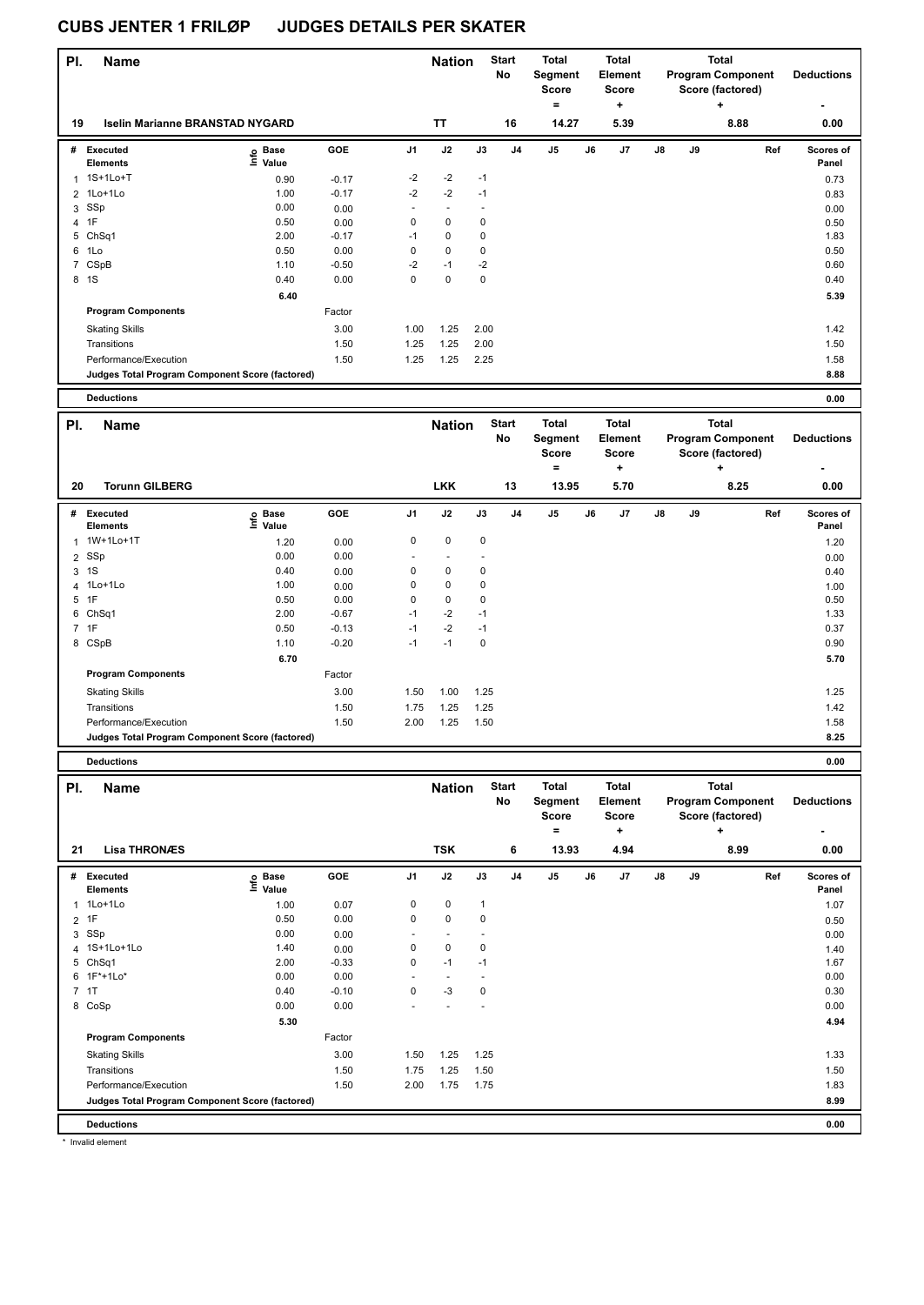| PI. | <b>Name</b>                                     |                   |         |                | <b>Nation</b> |           | <b>Start</b><br>No | Total<br>Segment<br><b>Score</b> |    | <b>Total</b><br>Element<br>Score |               |    | <b>Total</b><br><b>Program Component</b><br>Score (factored) | <b>Deductions</b>  |
|-----|-------------------------------------------------|-------------------|---------|----------------|---------------|-----------|--------------------|----------------------------------|----|----------------------------------|---------------|----|--------------------------------------------------------------|--------------------|
| 22  | <b>Marte HAMMERSMARK</b>                        |                   |         |                | LIL           |           | 12                 | $=$<br>11.51                     |    | ÷<br>5.37                        |               |    | ٠<br>6.14                                                    | 0.00               |
| #   | Executed<br><b>Elements</b>                     | e Base<br>⊆ Value | GOE     | J <sub>1</sub> | J2            | J3        | J <sub>4</sub>     | J <sub>5</sub>                   | J6 | J <sub>7</sub>                   | $\mathsf{J}8$ | J9 | Ref                                                          | Scores of<br>Panel |
| 1   | 1T                                              | 0.40              | 0.00    | 0              | $\mathbf 0$   | $\pmb{0}$ |                    |                                  |    |                                  |               |    |                                                              | 0.40               |
|     | 2 1S+1T                                         | 0.80              | 0.00    | $\pmb{0}$      | $\mathbf 0$   | 0         |                    |                                  |    |                                  |               |    |                                                              | 0.80               |
|     | 3 ChSq1                                         | 2.00              | $-0.50$ | $-1$           | $-1$          | $-1$      |                    |                                  |    |                                  |               |    |                                                              | 1.50               |
|     | 4 SSpB                                          | 1.10              | $-0.30$ | 0              | $-2$          | $-1$      |                    |                                  |    |                                  |               |    |                                                              | 0.80               |
| 5   | 1S                                              | 0.40              | $-0.03$ | $-1$           | 0             | 0         |                    |                                  |    |                                  |               |    |                                                              | 0.37               |
| 6   | $1W+1T$                                         | 0.70              | 0.00    | 0              | $\mathbf 0$   | 0         |                    |                                  |    |                                  |               |    |                                                              | 0.70               |
|     | 7 Lo                                            | 0.00              | 0.00    |                |               |           |                    |                                  |    |                                  |               |    |                                                              | 0.00               |
|     | 8 USpB                                          | 1.00              | $-0.20$ | $-1$           | $-1$          | 0         |                    |                                  |    |                                  |               |    |                                                              | 0.80               |
|     |                                                 | 6.40              |         |                |               |           |                    |                                  |    |                                  |               |    |                                                              | 5.37               |
|     | <b>Program Components</b>                       |                   | Factor  |                |               |           |                    |                                  |    |                                  |               |    |                                                              |                    |
|     | <b>Skating Skills</b>                           |                   | 3.00    | 1.00           | 0.75          | 1.25      |                    |                                  |    |                                  |               |    |                                                              | 1.00               |
|     | Transitions                                     |                   | 1.50    | 1.00           | 0.75          | 1.00      |                    |                                  |    |                                  |               |    |                                                              | 0.92               |
|     | Performance/Execution                           |                   | 1.50    | 1.50           | 0.75          | 1.25      |                    |                                  |    |                                  |               |    |                                                              | 1.17               |
|     | Judges Total Program Component Score (factored) |                   |         |                |               |           |                    |                                  |    |                                  |               |    |                                                              | 6.14               |
|     | <b>Deductions</b>                               |                   |         |                |               |           |                    |                                  |    |                                  |               |    |                                                              | 0.00               |

| PI. | <b>Name</b>                                     |                            |         |                | <b>Nation</b> |      | <b>Start</b><br><b>No</b> | <b>Total</b><br>Segment<br><b>Score</b><br>$=$ |    | <b>Total</b><br><b>Element</b><br><b>Score</b><br>٠ |               |    | <b>Total</b><br><b>Program Component</b><br>Score (factored)<br>٠ | <b>Deductions</b>  |
|-----|-------------------------------------------------|----------------------------|---------|----------------|---------------|------|---------------------------|------------------------------------------------|----|-----------------------------------------------------|---------------|----|-------------------------------------------------------------------|--------------------|
| 23  | Kristin KROGH MEHAMMER                          |                            |         |                | <b>BKK</b>    |      | 7                         | 11.02                                          |    | 4.50                                                |               |    | 6.52                                                              | 0.00               |
| #   | Executed<br><b>Elements</b>                     | e Base<br>⊑ Value<br>Value | GOE     | J <sub>1</sub> | J2            | J3   | J <sub>4</sub>            | J <sub>5</sub>                                 | J6 | J7                                                  | $\mathsf{J}8$ | J9 | Ref                                                               | Scores of<br>Panel |
|     | 1T                                              | 0.50                       | 0.00    | 0              | 0             | 0    |                           |                                                |    |                                                     |               |    |                                                                   | 0.50               |
|     | $2$ 1 Lo                                        | 0.50                       | $-0.03$ | 0              | $\mathbf 0$   | $-1$ |                           |                                                |    |                                                     |               |    |                                                                   | 0.47               |
|     | 3 SSp                                           | 0.00                       | 0.00    |                |               |      |                           |                                                |    |                                                     |               |    |                                                                   | 0.00               |
|     | 4 1S+1Lo+T                                      | 0.90                       | $-0.20$ | $-2$           | $-2$          | $-2$ |                           |                                                |    |                                                     |               |    |                                                                   | 0.70               |
|     | 5 1F+1Lo                                        | 1.00                       | $-0.10$ | $-1$           | $-1$          | $-1$ |                           |                                                |    |                                                     |               |    |                                                                   | 0.90               |
|     | 6 CSp                                           | 0.00                       | 0.00    |                |               |      |                           |                                                |    |                                                     |               |    |                                                                   | 0.00               |
|     | 7 ChSq1                                         | 2.00                       | $-0.50$ | $-1$           | $-2$          | 0    |                           |                                                |    |                                                     |               |    |                                                                   | 1.50               |
|     | 8 1Lz                                           | 0.60                       | $-0.17$ | $-2$           | $-2$          | $-1$ |                           |                                                |    |                                                     |               |    |                                                                   | 0.43               |
|     |                                                 | 5.50                       |         |                |               |      |                           |                                                |    |                                                     |               |    |                                                                   | 4.50               |
|     | <b>Program Components</b>                       |                            | Factor  |                |               |      |                           |                                                |    |                                                     |               |    |                                                                   |                    |
|     | <b>Skating Skills</b>                           |                            | 3.00    | 1.25           | 0.75          | 1.00 |                           |                                                |    |                                                     |               |    |                                                                   | 1.00               |
|     | Transitions                                     |                            | 1.50    | 1.50           | 1.00          | 1.00 |                           |                                                |    |                                                     |               |    |                                                                   | 1.17               |
|     | Performance/Execution                           |                            | 1.50    | 1.25           | 1.00          | 1.25 |                           |                                                |    |                                                     |               |    |                                                                   | 1.17               |
|     | Judges Total Program Component Score (factored) |                            |         |                |               |      |                           |                                                |    |                                                     |               |    |                                                                   | 6.52               |
|     |                                                 |                            |         |                |               |      |                           |                                                |    |                                                     |               |    |                                                                   |                    |

**Deductions 0.00**

| PI.          | <b>Name</b>                                     |                            |            |                | <b>Nation</b> |                          | <b>Start</b><br><b>No</b> | <b>Total</b><br>Segment<br><b>Score</b><br>۰ |    | <b>Total</b><br>Element<br><b>Score</b><br>$\ddot{}$ |    |    | <b>Total</b><br><b>Program Component</b><br>Score (factored)<br>٠ | <b>Deductions</b>         |
|--------------|-------------------------------------------------|----------------------------|------------|----------------|---------------|--------------------------|---------------------------|----------------------------------------------|----|------------------------------------------------------|----|----|-------------------------------------------------------------------|---------------------------|
| 24           | <b>Marita Mariel NORVIK</b>                     |                            |            |                | <b>RKK</b>    |                          | 8                         | 10.93                                        |    | 4.54                                                 |    |    | 6.39                                                              | 0.00                      |
| #            | <b>Executed</b><br><b>Elements</b>              | e Base<br>⊆ Value<br>Value | <b>GOE</b> | J <sub>1</sub> | J2            | J3                       | J <sub>4</sub>            | J <sub>5</sub>                               | J6 | J <sub>7</sub>                                       | J8 | J9 | Ref                                                               | <b>Scores of</b><br>Panel |
| $\mathbf{1}$ | 1W+1Lo                                          | 0.80                       | $-0.10$    | $-1$           | $-1$          | $-1$                     |                           |                                              |    |                                                      |    |    |                                                                   | 0.70                      |
|              | 2 USpB                                          | 1.00                       | $-0.40$    | $-2$           | $-1$          | $-1$                     |                           |                                              |    |                                                      |    |    |                                                                   | 0.60                      |
|              | 3 1F                                            | 0.50                       | $-0.07$    | $-1$           | 0             | $-1$                     |                           |                                              |    |                                                      |    |    |                                                                   | 0.43                      |
|              | 4 ChSq1                                         | 2.00                       | $-0.83$    | $-2$           | $-2$          | $-1$                     |                           |                                              |    |                                                      |    |    |                                                                   | 1.17                      |
| 5            | 1S                                              | 0.40                       | $-0.03$    | $-1$           | 0             | 0                        |                           |                                              |    |                                                      |    |    |                                                                   | 0.37                      |
| 6            | $1T+1T$                                         | 0.80                       | $-0.03$    | $-1$           | $\mathbf 0$   | 0                        |                           |                                              |    |                                                      |    |    |                                                                   | 0.77                      |
|              | 7 1Lo                                           | 0.50                       | 0.00       | 0              | $\mathbf 0$   | 0                        |                           |                                              |    |                                                      |    |    |                                                                   | 0.50                      |
| 8            | $1*$                                            | 0.00                       | 0.00       |                |               | $\overline{\phantom{a}}$ |                           |                                              |    |                                                      |    |    |                                                                   | 0.00                      |
|              |                                                 | 6.00                       |            |                |               |                          |                           |                                              |    |                                                      |    |    |                                                                   | 4.54                      |
|              | <b>Program Components</b>                       |                            | Factor     |                |               |                          |                           |                                              |    |                                                      |    |    |                                                                   |                           |
|              | <b>Skating Skills</b>                           |                            | 3.00       | 0.75           | 1.00          | 1.00                     |                           |                                              |    |                                                      |    |    |                                                                   | 0.92                      |
|              | Transitions                                     |                            | 1.50       | 1.25           | 0.75          | 1.00                     |                           |                                              |    |                                                      |    |    |                                                                   | 1.00                      |
|              | Performance/Execution                           |                            | 1.50       | 1.50           | 1.25          | 1.50                     |                           |                                              |    |                                                      |    |    |                                                                   | 1.42                      |
|              | Judges Total Program Component Score (factored) |                            |            |                |               |                          |                           |                                              |    |                                                      |    |    |                                                                   | 6.39                      |
|              | <b>Deductions</b>                               |                            |            |                |               |                          |                           |                                              |    |                                                      |    |    |                                                                   | 0.00                      |

\* Invalid element